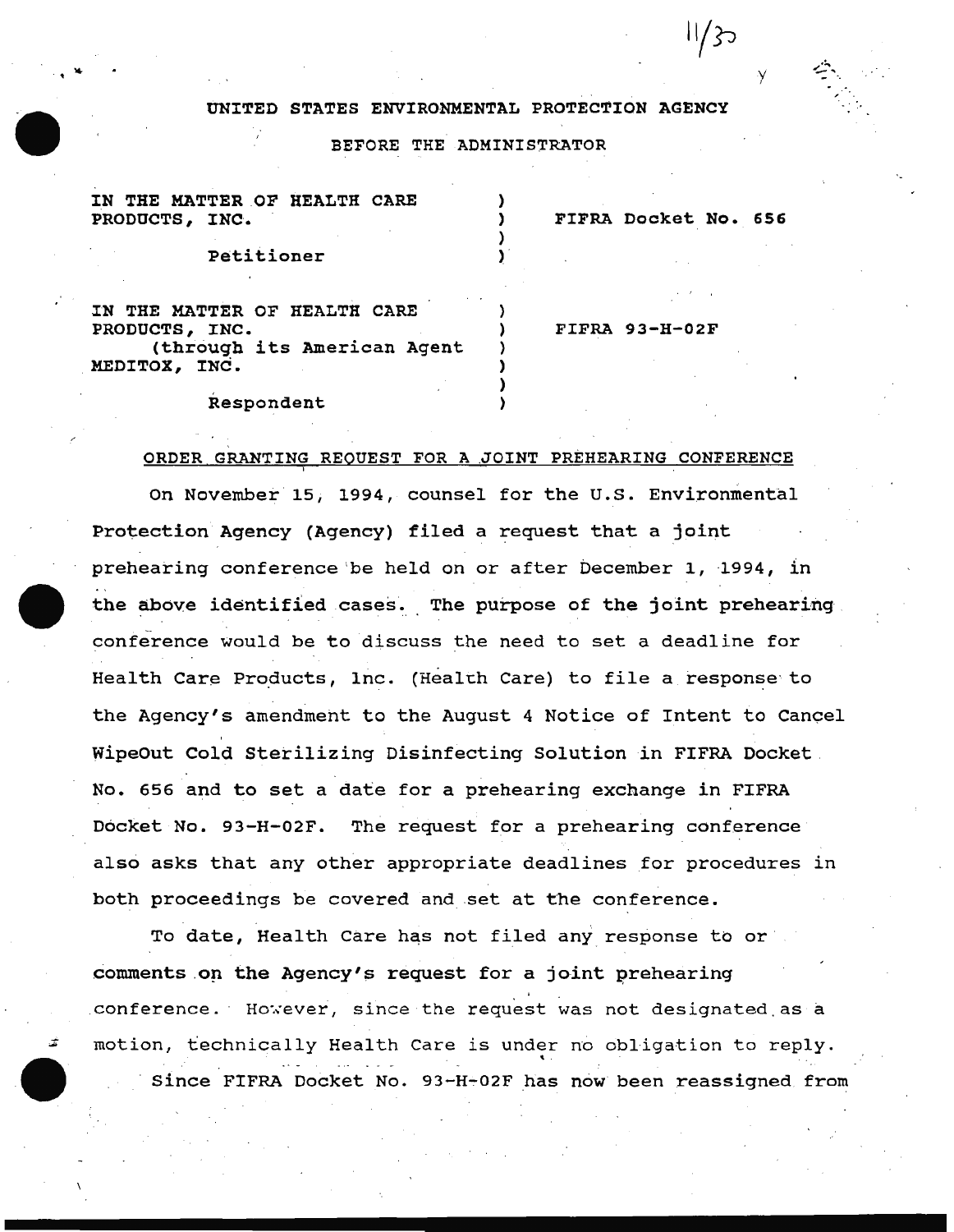.Judge Lotis to the undersigned and since there appears to be sufficient reason for the request for a joint prehearing conference, such a conference is hereby scheduled for 10:00 a.m. on December 14, 1994, in Hearing Room 2126, U.S. EPA, 401 M Street, s.w., Washington, D.C. The Hearing Clerk is requested to supply a court reporter for this prehearing conference.

Should Health Care have any opposition to the convening of the prehearing conference being scheduled herein or should it wish to expand the agenda for this conference, Health Care should file a pleading seeking such relief on or before December 6; 1994. Any such pleading from Health Care must be received by the Presiding Judge by facsimile process on or before noon E.S.T., since the Presiding Judge will be out of town and unavailable from December 7 through December 12, 1994. To expedite matters, this. order is being served by facsimile process as well' as by regular mail.

SO ORDERED.

Nancel M. Head

Administrative Law Judge

Dated: *Northulut 30, 1994*